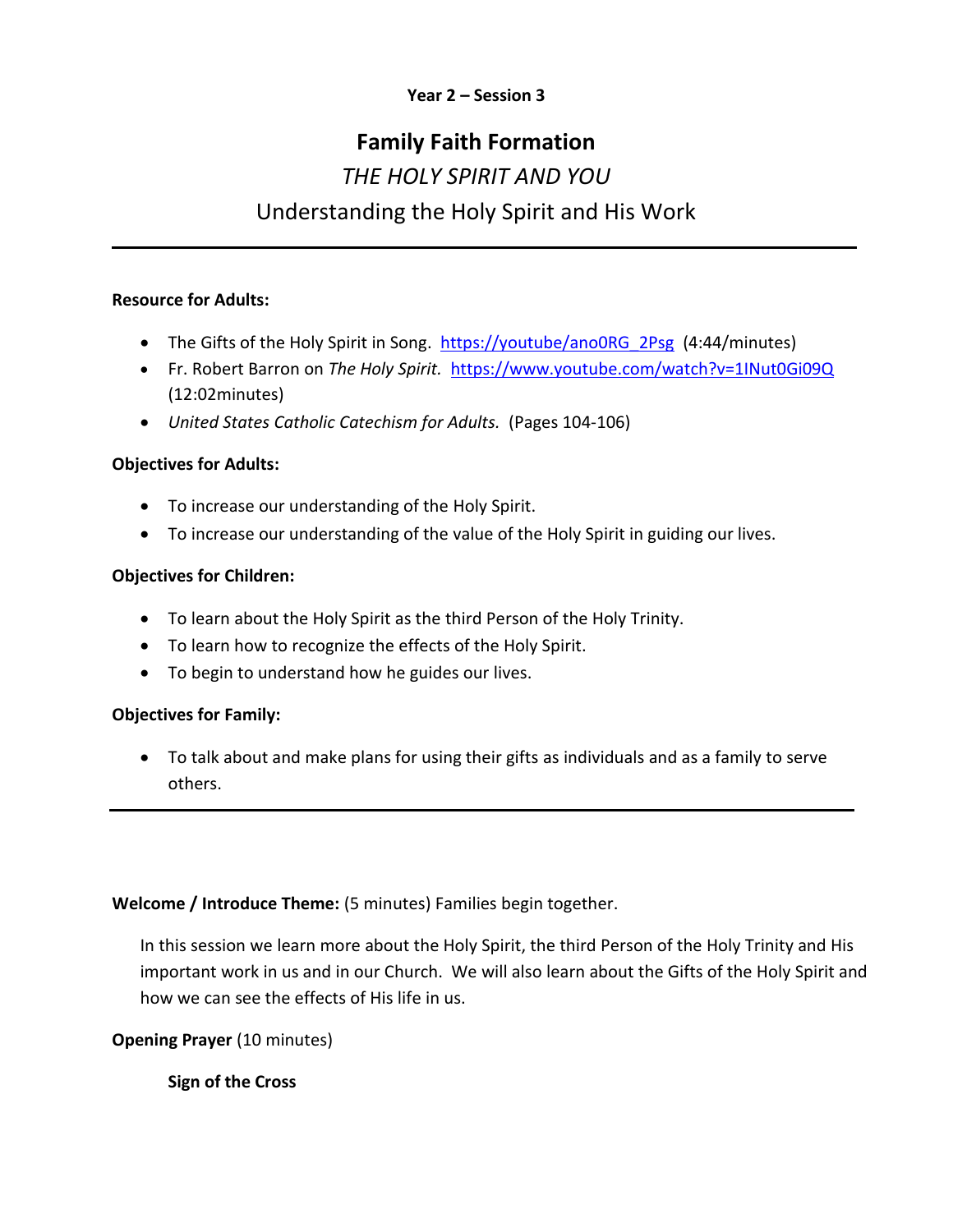#### **Scripture Reading** - Galatians 4: 6-7.

*"To show that you are his children God sent the Spirit of his Son into our hearts, the Spirit who cries out, 'Abba, Abba'. So then, you are no longer a slave but a child. And since you are his child, God will give you all that he has for his children."* (from the Catholic Children's Bible, St. Mary's Press)

#### **Sharing**

Baptism has made us children of God. Remember what we learned in previous lessons that we were baptized with water in the name of the Father, and of the Son and of the Holy Spirit. Take a few minutes to list on the gift box handout all that God has given you as children of God – individually and as a family. (Tell them to keep the gift box for the last part of the session.)

Enlarge this clip art box and put it on white or colored cardstock for them to write on and to bring home to place in a prominent place.



**Glory Be . . .**

\*Children are dismissed to their session. (See children's lesson.)

#### **Parents/Adult Presentation** (30-40 minutes)

Brainstorm pictures, words or phrases that come to your mind when you hear the words: Holy Spirit? (You may ask for a volunteer to write those down on the blackboard or a large poster paper.)

Go to the *United States Catholic Catechism for Adults* (pages 104-106) for more detailed information on how the Holy Spirit is revealed. Prepare this information as a handout. Explain this information to them. Invite them to explore further in the Catechism.

Play the Video Song on the Gifts of the Holy Spirit. (4 min. 44 secs.)

Question for Discussion: *When in your life would you say you were inspired by the Holy*  **Spirit?** Which gifts of the Holy Spirit do you feel you have been blessed with? Share your response to the question with those around you.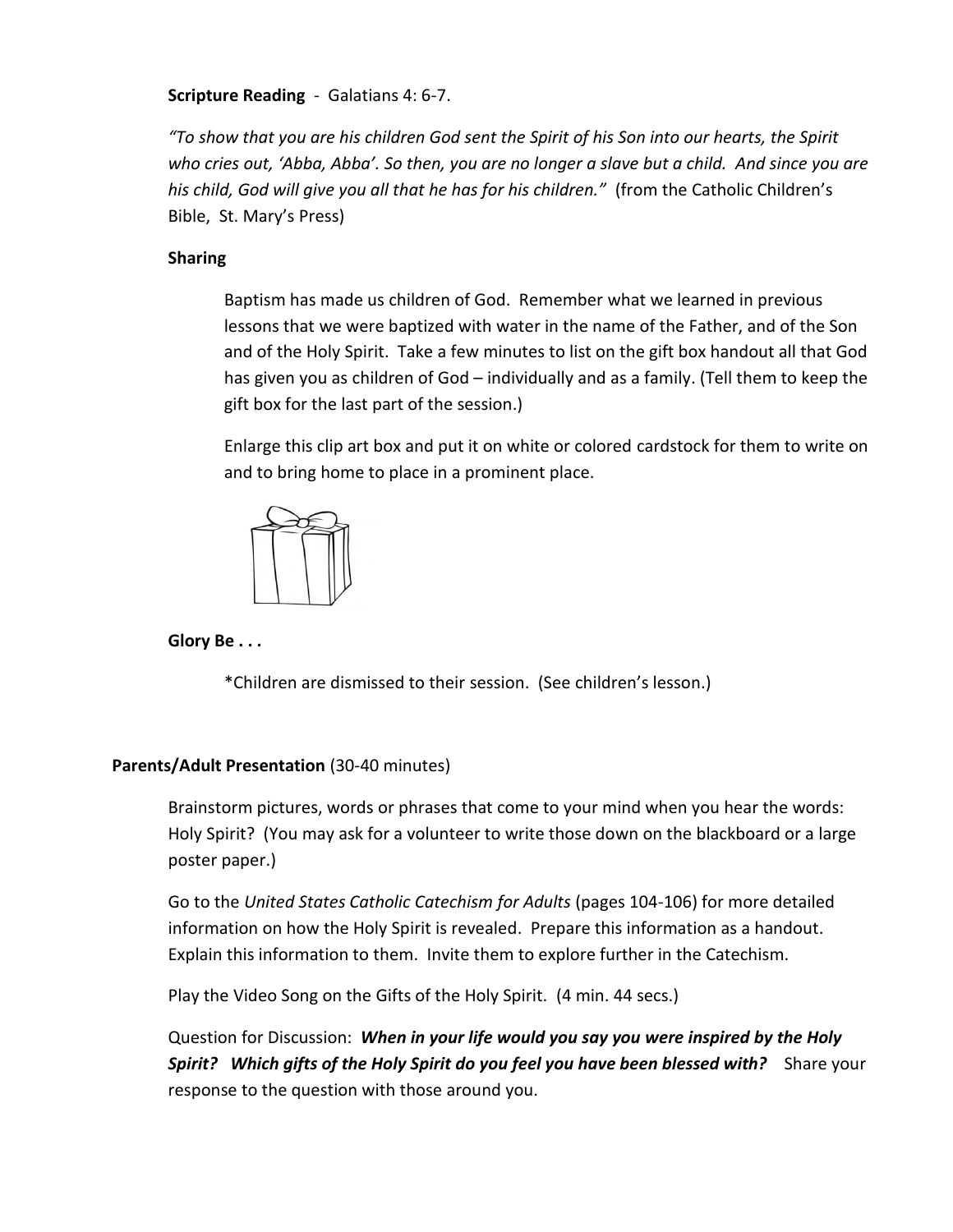Before showing the video by Fr. Robert Barron, ask the parents/adults to reflect on this question silently. They will not have to share. *What are your priorities? Are they worldly priorities or godly priorities?* (1 minute)

Play Fr. Robert Barron's video on the Holy Spirit. (12:02minutes)

Question for Discussion*: What is one action of the Spirit in your life for which you are most grateful?* 

## **Children Presentation (30-40 minutes)**

**You may wish to use a lesson from your parish program that brings these points out or use what we have provided.**

Video (12 minutes) *The Holy Spirit and You* from Franciscan Communications.

Discussion about the movie and what they learned. You reinforce the key points. Use the pamphlet that comes with the video.

Using a kite or a pinwheel, discuss with the children how the wind makes the kite fly and the pinwheel spin even though you can't see the wind. Reinforce that the Holy Spirit works in the same way. We can't see the wind. The Holy Spirit works in the same way. We can't see the Holy Spirit, yet he helps us to make good choices each day as we follow Jesus.

# Role Play (15 mins.)

- Children will love to role-play different situations that you have written out on slips of paper for them to act out. Suggest that they invite the Holy Spirit to help them make the right choice in each of the scenarios. Discuss each choice.
	- 1. A friend of yours suggests you take something in a store without paying for it…
	- 2. Your parents ask you to help by making your bed and cleaning your room…
	- 3. Someone asks you to give them your homework answers to copy…
	- 4. You break your sister or brother's favorite toy and pretend not to know anything about it…
	- 5. Your friends are laughing and saying mean things about someone on the bus and they ask why you are so quiet…

# **Sharing and Action Plan – Children and Parents together (15-20 minutes)**

Parents ask their child, "In class today, you learned about the gifts of the Holy Spirit. Can you name some of those gifts?" "What gift would you like to receive from the Holy Spirit at Confirmation?"

Using the back side of the Gift Box cut-out where they listed what God has gifted them with as individuals and as a family, ask them to discuss one or two concrete ways that they can use these gifts in the next few weeks. Write down one or two things you will do as a family.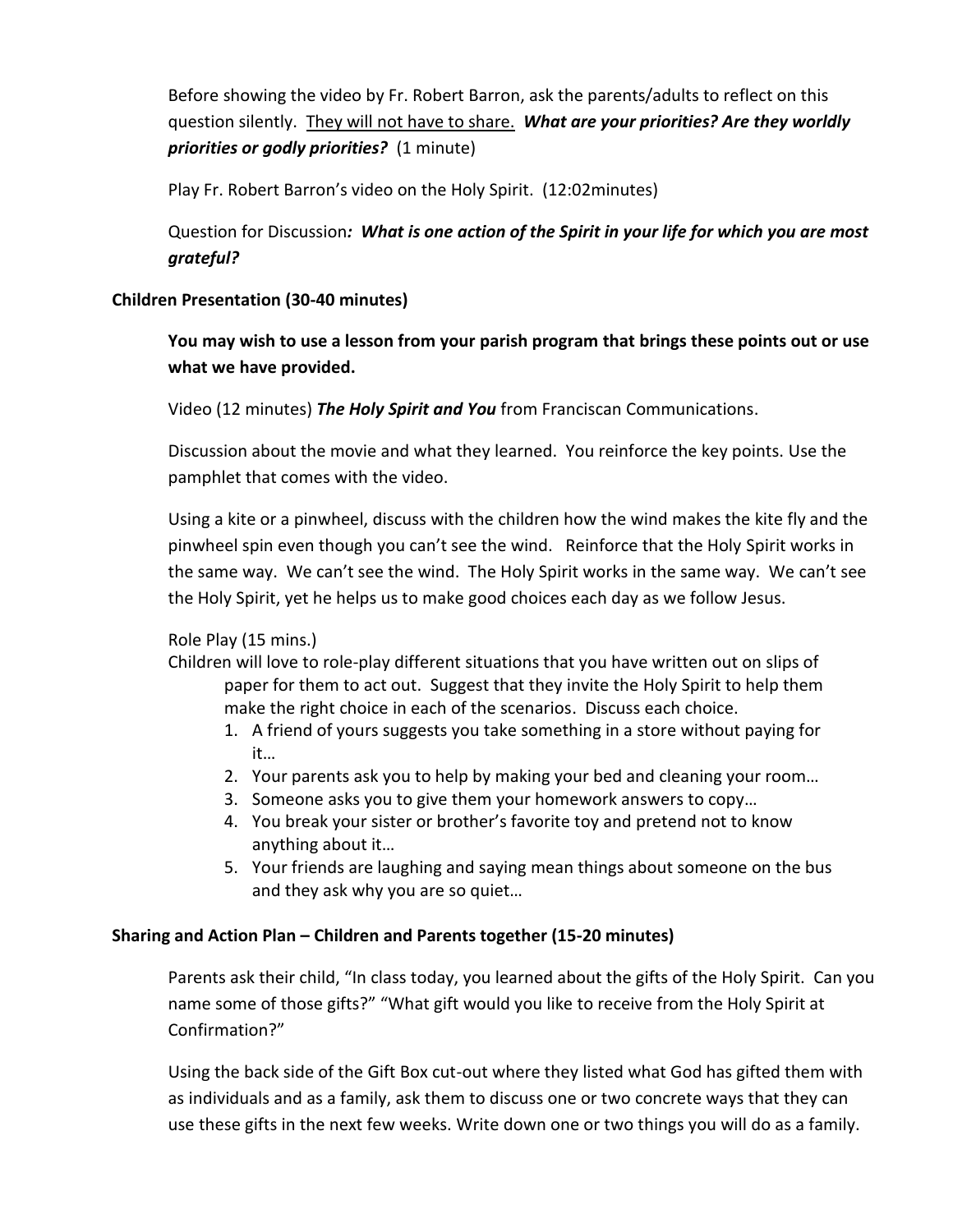When we meet again, we can share what we did and what happened. (ex. make a video; take selfies of this, etc. Be creative.)

#### **Closing Prayer and Ritual** (10-15 minutes)

Using 7 candles have a child come up and place one candle on the prayer table. The child names one of the Gifts of the Holy Spirit. The child's parent reads the prayer that corresponds to the gift. Repeat this for each gift.

#### **Wisdom**

|      | <b>Parent:</b> Lord, we ask for the wisdom to share the good news with others. |  |  |
|------|--------------------------------------------------------------------------------|--|--|
| All: | Lord, send us your Spirit.                                                     |  |  |

#### **Understanding**

|      | <b>Parent:</b> Lord, we ask for the gift of understanding to guide all our actions. |
|------|-------------------------------------------------------------------------------------|
| All: | Lord, send us your Spirit.                                                          |

#### **Knowledge**

|      | <b>Parent:</b> Lord, we ask for the gift of knowledge that we may recognize the mysteries |
|------|-------------------------------------------------------------------------------------------|
|      | of our faith.                                                                             |
| All: | Lord, send us your Spirit.                                                                |

#### **Fortitude**

**Counsel** 

|      | <b>Parent:</b> Lord, we ask for the gift of fortitude, so we can always make choices that |
|------|-------------------------------------------------------------------------------------------|
|      | please you.                                                                               |
| All: | Lord, send us your Spirit.                                                                |

|      | <b>Parent:</b> Lord, we ask for the gift of counsel so we can follow your plan for us. |
|------|----------------------------------------------------------------------------------------|
| All: | Lord, send us your Spirit.                                                             |

#### **Piety**

|      | <b>Parent:</b> Lord, we ask for the gift of piety that we can know and love you better. |
|------|-----------------------------------------------------------------------------------------|
| All: | Lord, send us your Spirit.                                                              |

#### **Wonder & awe**

**Parent:** Lord we ask for the gift of wonder & awe, that we may always respect your greatness.

**All:** Lord, send us your Spirit